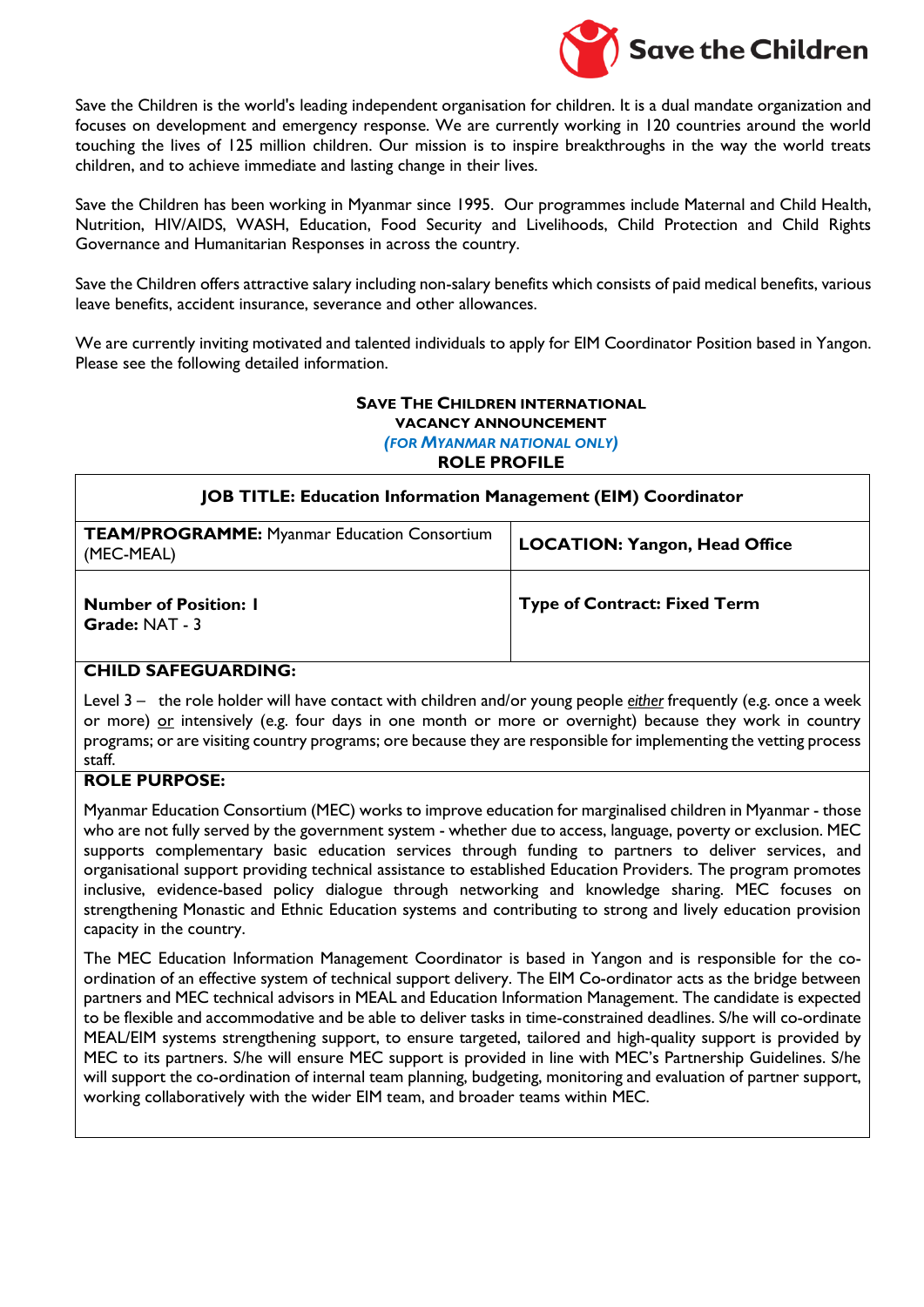# **SCOPE OF ROLE:**

- **Reports to:** MEAL Advisor (Partner Support)
- **Direct Reports:** None
- **Financial Approval:** No financial approval
- **External Representation: Partner and Field Level**
- **Travel:** Frequent (over 6 days per month)

## **Key accountabilities**

## **Partner Support Co-ordination**

 Co-ordinate the provision of technical support across MEC EIM team and partners in the areas of planning, assessments, systems strengthening plan development, implementation and delivery, and monitoring and evaluation of MEC support.

**Save the Children** 

- Build and maintain strong and effective relationships with MEC partners
- Utilise technical knowledge in Education Management Information Systems (EMIS) to ensure high-quality design of technical support
- Deliver technical support in collaboration with and under the guidance of the MEAL Advisor for partner support based on the technical gaps identified by the partners
- Provide technical support to MEC partners in strengthening their data and information management system such as data collection, data quality assurance, data entry, data storage (database), data analysis, data interpretation and generating information to be utilized in decision making and feedback into project cycle management
- Facilitate capacity building training and workshops for the partners in collaboration with other EIM team members and under the supervision of MEAL Advisor for partner support
- Facilitate learning and reflection across MEC and its partners, facilitating cross- collaboration, learning and sharing
- Identify MEAL learning methodologies and tools to be utilized by the EIM team in trainings or mentorship

## **Team Coordination**

- Support and contribute to the development and implementation of annual MEC MEAL strategies.
- Compile and provide required data for reporting to donors and MEC requirements.
- Contribute to Annual and Semi- Annual planning and reporting processes, consistent with MEC's operational requirements.
- Develop work plans that include training activity and assignment of responsibilities among team members and deadlines
- Assists with logistics and prepare budget estimates for training activities
- Support the development of documentation and reporting relating to partner support, and ensure new learnings are systematically documented and shared.
- Other duties as assigned

## **General**

- Pro-actively build and maintain the skills and competencies required to co-ordinate effective support
- Comply with Save the Children policies and practice with respect to child protection, code of conduct, health and safety, equal opportunities and other relevant policies and procedures.
- Build and maintain optimal working relationships with all programme implementation and programme quality teams in line with MEC partnership principles.
- Ensure that child participation and child safeguarding is integrated into design and implementation of MEAL activity, and that children's voices are represented.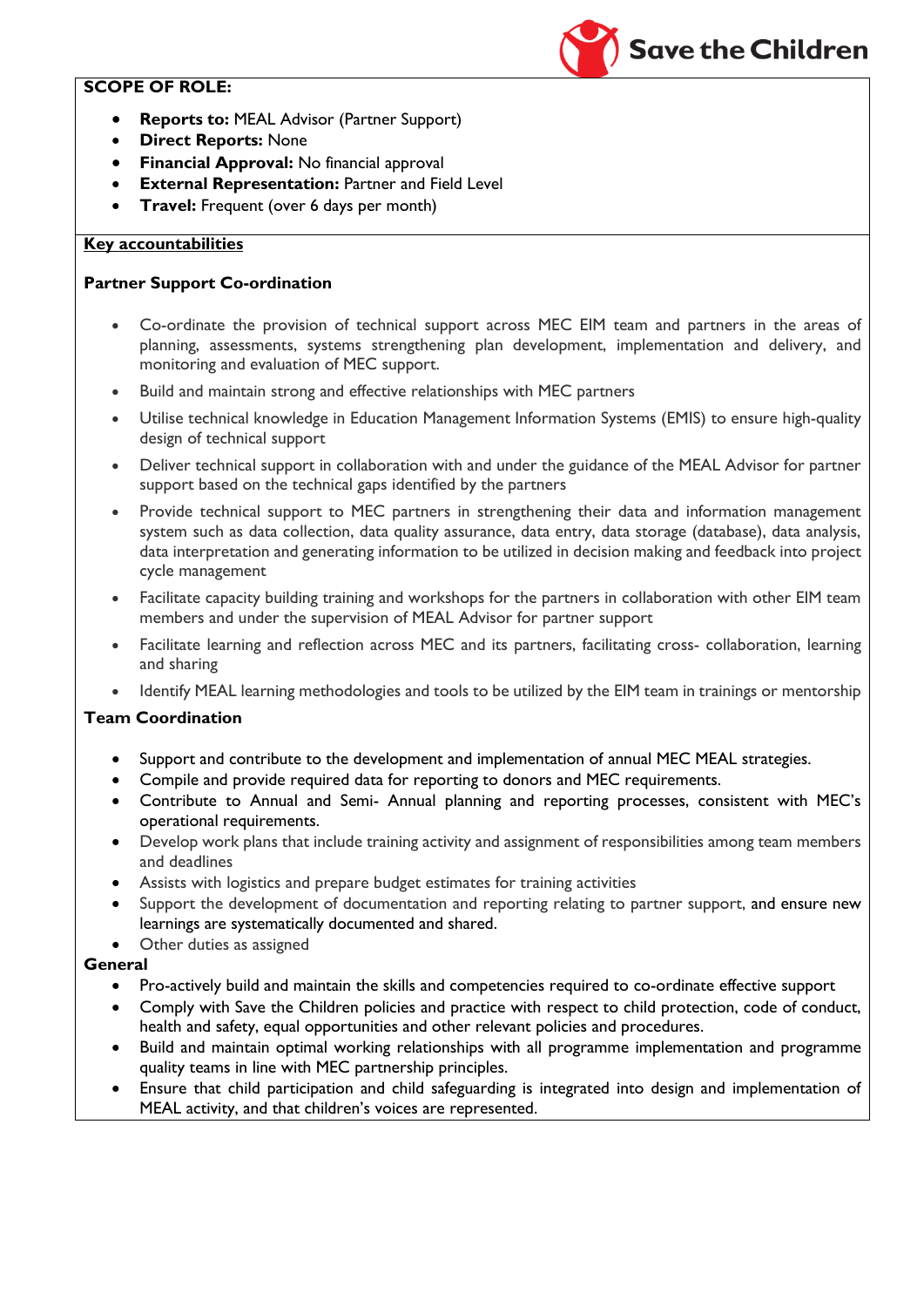## **EXPERIENCE AND SKILLS**

 Bachelor's Degree in Education, Social / Development Sciences, Information Technology or other related subjects

**Save the Children** 

- Demonstrated experience working with and across ethnic groups in Myanmar, including a demonstrated ability to build and maintain strong relationships
- Demonstrated experience in MEAL in conflict-affected settings
- At least 4 years' experience in development, humanitarian context working for non-government organizations, UN agencies or other
- Experience and knowledge in Education Information Management Systems, or the management of data across a relevant sector
- Experience in using statistical software and tools such as STATA, SPSS, KoBo, Power BI, Excel, etc. and database management
- Strong English and Myanmar communication skills, both written and verbal, are required. Fluency or near fluency (written and spoken) in Mon, Karen and/or Jingpaw is desirable.
- Strong communication skills, both orally and in writing, with an ability to deliver presentations, training courses, and effective meetings
- Proven ability to coordinate with different teams and create an environment which encourages teamworking and motivates a team across various geographical areas.
- Excellent personal organizational skills, including time management, and ability to meet deadlines and work under pressure
- Willingness to travel to field offices and work in difficult environments according to travel requirements
- Ability to work collaboratively with colleagues across the organization developing effective working relationships to deliver outstanding results for quality education
- Commitment to and understanding of Save the Children's aims, values and principles.
- Willingness and capability to comply with all relevant Save the Children policies and procedures with respect to health and safety, security, equal opportunities and other relevant policies, including the Child Safeguarding Policy

## **SCI values are indicated below and we expect all candidates to align with such values.**

#### **Accountability:**

- Holds self-accountable for making decisions, managing resources efficiently, achieving results together with children and role modelling Save the Children values
- Holds the team and partners accountable to deliver on their responsibilities giving them the freedom to deliver in the best way they see fit, providing the necessary development to improve performance and applying appropriate consequences when results are not achieved
- Creates a managerial environment in-country to lead, enable and maintain our culture of child safeguarding

#### **Ambition:**

- Sets ambitious and challenging goals for self and team, takes responsibility for own personal development and encourages team to do the same
- Widely shares personal vision for Save the Children, engages and motivates others
- Future oriented, thinks strategically and on a global scale

## **Collaboration:**

- Builds and maintains effective relationships, with own team, colleagues, members, donors and partners
- Values diversity, sees it as a source of competitive strength
- Approachable, good listener, easy to talk to

## **Creativity:**

- Develops and encourages new and innovative solutions
- Willing to take disciplined risks